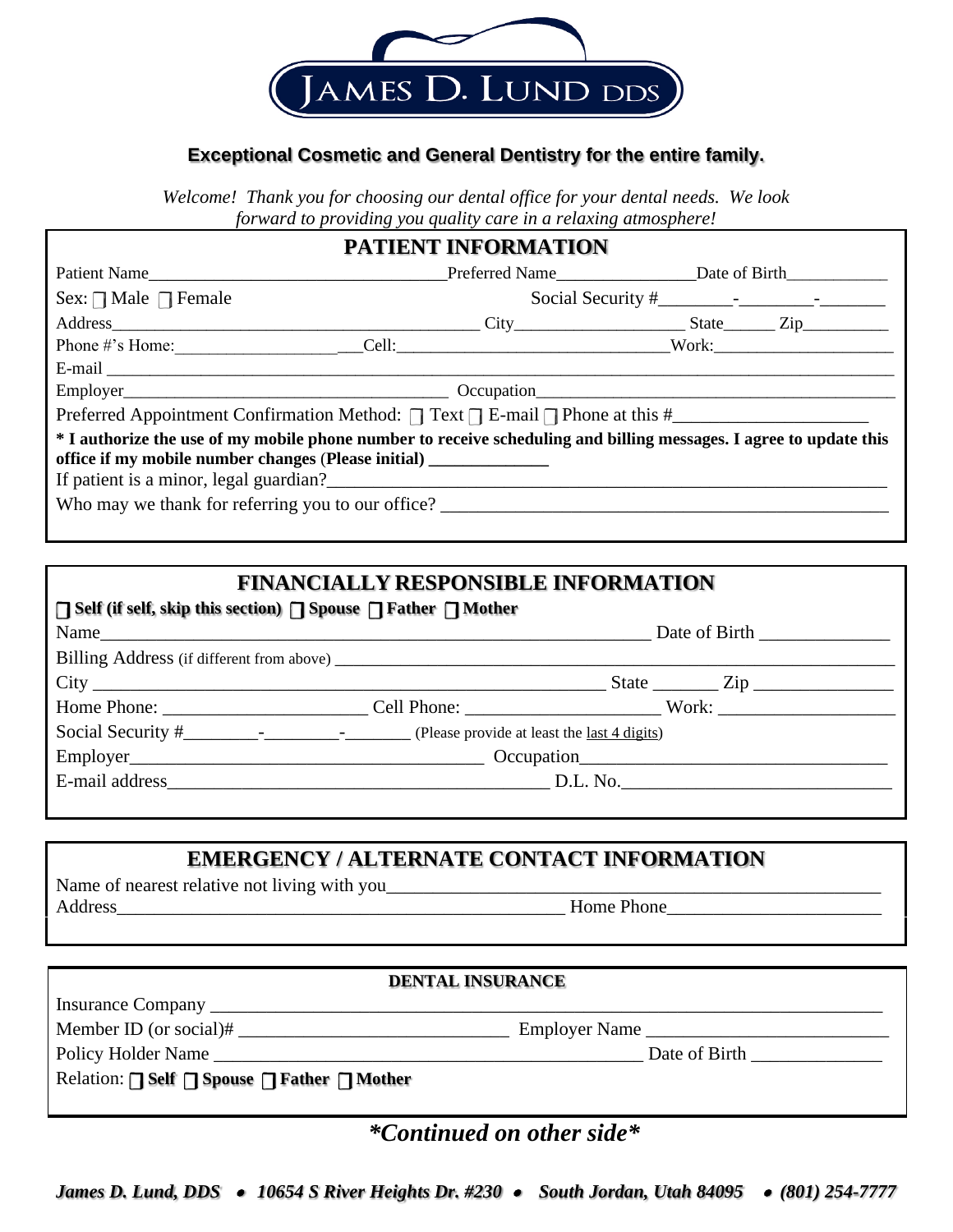## **MEDICAL / DENTAL HEALTH HISTORY INFORMATION**

Patient Name\_\_\_\_\_\_\_\_\_\_\_\_\_\_\_\_\_\_\_\_\_\_\_\_\_\_\_\_\_\_\_\_\_\_\_\_\_\_\_\_\_\_\_\_\_\_\_\_\_\_\_\_\_\_\_\_\_\_\_\_\_ Date\_\_\_\_\_\_\_\_\_\_\_\_\_\_\_\_\_\_\_\_\_\_\_\_\_\_\_\_\_\_\_\_

#### **MEDICATIONS**

\_\_\_\_\_\_\_\_\_\_\_\_\_\_\_\_\_\_\_\_\_\_\_\_\_\_\_\_\_\_\_\_\_\_\_\_\_\_\_\_\_\_\_\_\_\_\_\_\_\_\_\_\_\_\_\_\_\_\_\_\_\_\_\_\_\_\_\_\_\_\_\_\_\_\_\_\_\_\_\_\_\_\_\_\_\_\_\_\_\_\_\_\_\_\_\_\_\_\_\_\_\_\_\_\_\_\_\_\_\_\_ \_\_\_\_\_\_\_\_\_\_\_\_\_\_\_\_\_\_\_\_\_\_\_\_\_\_\_\_\_\_\_\_\_\_\_\_\_\_\_\_\_\_\_\_\_\_\_\_\_\_\_\_\_\_\_\_\_\_\_\_\_\_\_\_\_\_\_\_\_\_\_\_\_\_\_\_\_\_\_\_\_\_\_\_\_\_\_\_\_\_\_\_\_\_\_\_\_\_\_\_\_\_\_\_\_\_\_\_\_\_\_

Are you taking any medications?  $\Box$  Yes  $\Box$  No If yes, please list name of medication and reason.

| <b>DENTAL HISTORY</b>              |                         |                         |                         |                  |
|------------------------------------|-------------------------|-------------------------|-------------------------|------------------|
| Please mark <b>ALL</b> that apply: |                         |                         |                         |                  |
|                                    | <b>Previous Current</b> |                         | <b>Previous Current</b> | Last cleaning?   |
| Clicking/popping jaw               |                         | Orthodontic treatment   |                         | $\Box$ 6 Months  |
| Dry mouth                          |                         | Periodontal treatment   |                         | $\Box$ 12 Months |
| Gums swollen/tender                |                         | Sore/growths in mouth   |                         | $\Box$ 18 Months |
| Jaw pain/tiredness                 |                         | Use of tobacco/Nicotine |                         | $\Box$ Years     |
|                                    |                         |                         |                         |                  |

| <b>MEDICAL HISTORY</b>                                                                                                                                                                                                                                                                                                                                                                                                                                                          |                         |        |                                  |        |                         |                            |              |                         |
|---------------------------------------------------------------------------------------------------------------------------------------------------------------------------------------------------------------------------------------------------------------------------------------------------------------------------------------------------------------------------------------------------------------------------------------------------------------------------------|-------------------------|--------|----------------------------------|--------|-------------------------|----------------------------|--------------|-------------------------|
| Please mark <b>ALL</b> that apply:                                                                                                                                                                                                                                                                                                                                                                                                                                              |                         |        |                                  |        |                         |                            |              |                         |
|                                                                                                                                                                                                                                                                                                                                                                                                                                                                                 | <b>Previous Current</b> |        |                                  |        | <b>Previous Current</b> |                            |              | <b>Previous Current</b> |
| Arthritis, Rheumatism                                                                                                                                                                                                                                                                                                                                                                                                                                                           | $\Box$                  | $\Box$ | Heart Murmur/pre-med?            | $\Box$ | П.                      | Psychiatric Care           | $\mathbf{L}$ |                         |
| <b>Artificial Heart Valves</b>                                                                                                                                                                                                                                                                                                                                                                                                                                                  | $\Box$                  | П.     | Heart Problems/pre-med?          | $\Box$ | п                       | <b>Radiation Treatment</b> | п            | П                       |
| <b>Artificial Joints</b>                                                                                                                                                                                                                                                                                                                                                                                                                                                        | $\Box$                  | $\Box$ | Hepatitis Type <sub>______</sub> | $\Box$ | П                       | <b>Respiratory Disease</b> | П            |                         |
| Asthma                                                                                                                                                                                                                                                                                                                                                                                                                                                                          |                         | П      | Herpes/Cold Sores                | $\Box$ | П                       | <b>Rheumatic Fever</b>     |              | П                       |
| Bleeding, abnormal                                                                                                                                                                                                                                                                                                                                                                                                                                                              | $\Box$                  | $\Box$ | <b>High Blood Pressure</b>       | $\Box$ | П                       | <b>Scarlet Fever</b>       | П.           | П                       |
| <b>Blood Disease</b>                                                                                                                                                                                                                                                                                                                                                                                                                                                            | $\Box$                  | $\Box$ | <b>Kidney Disease</b>            | $\Box$ | П                       | Shortness of Breath        | П.           | $\mathbf{L}$            |
|                                                                                                                                                                                                                                                                                                                                                                                                                                                                                 | $\Box$                  | $\Box$ | <b>Liver Disease</b>             | $\Box$ | П                       | Sinus Trouble              | П.           | П                       |
| <b>Chemical Dependency</b>                                                                                                                                                                                                                                                                                                                                                                                                                                                      | $\Box$                  | $\Box$ | Low Blood Pressure               | $\Box$ | П                       | <b>Stroke</b>              |              |                         |
| Chemotherapy                                                                                                                                                                                                                                                                                                                                                                                                                                                                    | $\Box$                  | $\Box$ | Mitral Valve Prolapse            | $\Box$ | П.                      | Swollen feet/ankles        | П.           | П                       |
| <b>Circulatory Problems</b>                                                                                                                                                                                                                                                                                                                                                                                                                                                     | $\Box$                  | $\Box$ | Nervous Problems                 | $\Box$ | П.                      | <b>Thyroid Problems</b>    | $\Box$       | П                       |
| <b>Congenital Heart Lesions</b>                                                                                                                                                                                                                                                                                                                                                                                                                                                 | $\Box$                  | $\Box$ | Pacemaker                        | $\Box$ | П.                      | Tumor/growth               | $\Box$       | П                       |
|                                                                                                                                                                                                                                                                                                                                                                                                                                                                                 | $\Box$                  | $\Box$ | Swollen Neck Glands              | $\Box$ | П                       | Weight Loss, unplanned     | П            |                         |
| Name of Physician_<br>Do you require pre-medication for a medical condition? $\Box$ Yes $\Box$ No If Yes, with:<br>Have you ever taken any drugs related to fen-phen?" (Ionimin, Adipex, Fastin, Pondimin, & Redux) $\Box$ Yes $\Box$ No<br>Have you ever taken any bisphosphonate drugs? (Fosamax, Actonel, Boniva, or others) $\Box$ Yes $\Box$ No<br><b>Women:</b> Taking birth control pills? $\Box$ Yes $\Box$ No Are you pregnant? $\Box$ Yes $\Box$ No If yes, due date: |                         |        |                                  |        |                         |                            |              |                         |
| <b>ALLERGIES</b>                                                                                                                                                                                                                                                                                                                                                                                                                                                                |                         |        |                                  |        |                         |                            |              |                         |
| $\Box$ Aspirin $\Box$ Barbiturates(sleeping pills) $\Box$ Codeine $\Box$ Latex $\Box$ Local Anesthetic $\Box$ Penicillin $\Box$ Sulfa $\Box$ Other<br>$\square$ None                                                                                                                                                                                                                                                                                                            |                         |        |                                  |        |                         |                            |              |                         |

• I certify these answers are accurate and correct to my knowledge. Since the change of medical conditions/medications can affect dental treatment, I understand the importance of and agree to notify Dr. James D. Lund and/or any associate(s)/employee of any changes at any subsequent appointment.

| Name (please print)         | Date |
|-----------------------------|------|
| Signature                   |      |
| Witness by Office Personnel |      |

*James D. Lund, DDS* • *10654 S River Heights Dr #230* • *South Jordan, Utah 84095* • *(801) 254-7777*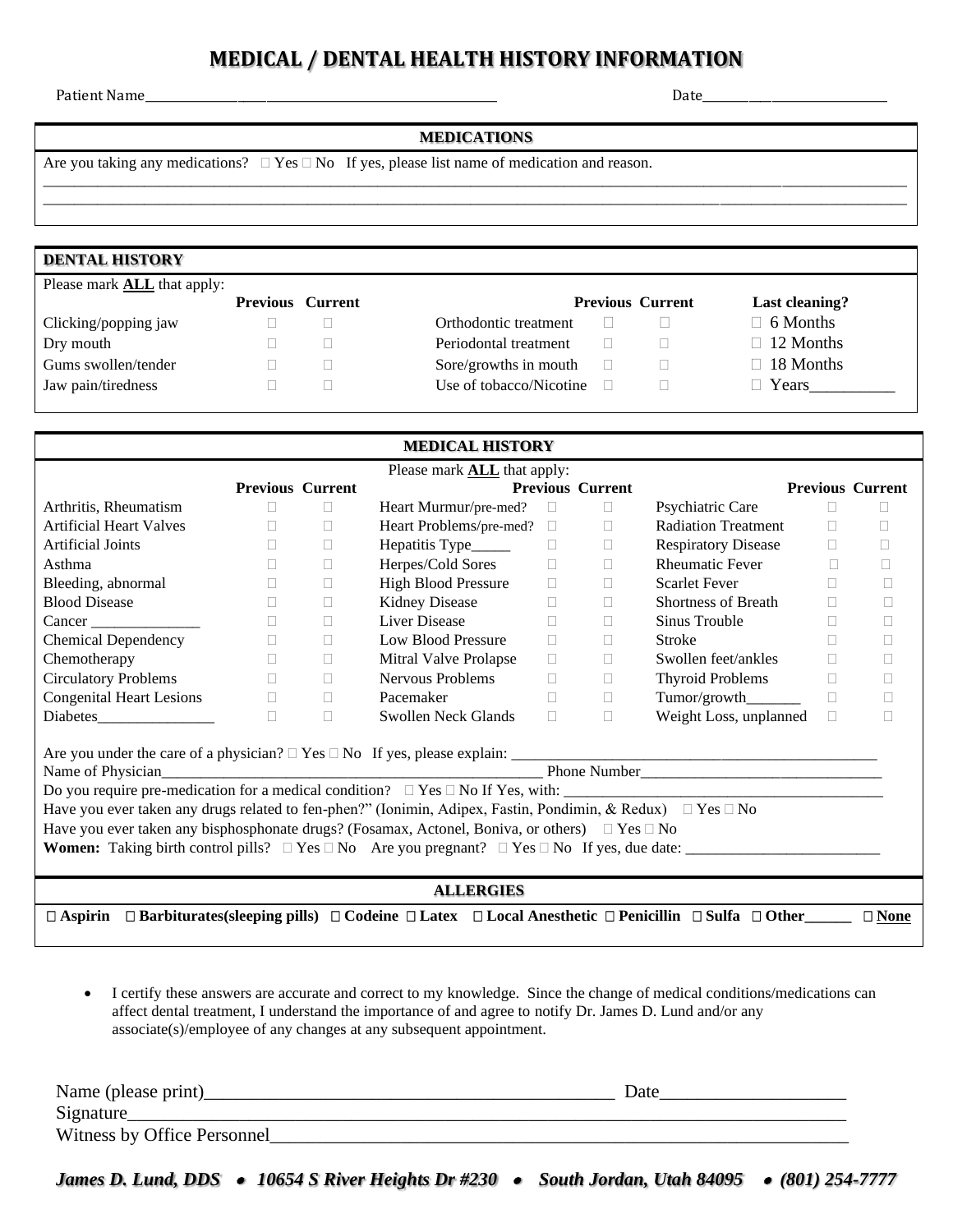

### **Financial Agreement**

● Payment is due at time of service. As a condition of treatment by this office, financial arrangements must be made in advance. All emergency dental services, or any dental service performed without previous financial arrangements, must be paid for at the time services are rendered. I agree to pay all amount(s) owed within 30 days of when such amount(s) are incurred.

• Estimated fees are extended for a period of three (3) months from the date of the patient examination.

● As a courtesy to all guests we extend the use of our outside payment service, which offers a wide variety of interest-deferred payment options as well as long-term payment plans.

● Due to the complexity of insurance contents, estimated amount(s) is/are not a guarantee of insurance, or patient payment. Insurance benefits may be subject to, but not limited to, eligibility, plan maximums and limitations, and insurance fee schedules. Any account balance over sixty (60) days will be subject to a 21% annual (1.75% monthly) service charge and late fees. I understand that it is my responsibility to provide my correct-updated insurance information and that this office will bill my insurance as a courtesy to me.

• There is a \$20.00 service charge for checks that are returned unpaid.

• Patient, or financially responsible person(s), agrees to be responsible for all amounts owing. In the event any amount(s) is/are referred to a third party debt collection agency, I agree in addition to any other amount(s) allowed by law, (such as interest, late fees, reasonable attorney fees, court costs, etc.) that a collection fee of 40% of the principal amount(s) owing may also be charged to any principal balance as allowed by Utah Code Annotated, sec. 12-1-11. These terms shall apply to all amount(s) incurred by me or by any individual for whom I have legal responsibility whether such amount(s) are incurred today or after today.

● This agreement supersedes all prior agreements signed, including any and all mediation or mediation/arbitration agreements. I acknowledge that any prior mediation or mediation/arbitration agreements signed previously related to financial agreements or quality care, are null and void.

### **RESERVATION / APPOINTMENT INFORMATION**

● I grant my permission to James D. Lund, DDS or his assignee to telephone me at home or at my workplace to discuss matters related to this form or concerning appointments. I also agree to allow this office to leave messages concerning appointments and/or results on my answering machine or with a family member.

● I authorize James D. Lund, DDS, or his assignees to release financial information and treatment descriptions and information, either electronically, by facsimile or in paper form to my insurance carrier or any related entities that require such information to be submitted.

● We make every possible effort to get each guest in to see a doctor and/or his associates/assistants/hygienists in a timely manner. To assist us in staying on schedule we appreciate respect for prompt arrival of your reservation time.

• I understand there is a \$68 fee for missed or canceled appointments with less than 24-hour notice.

Thank you for reviewing this important information and respecting our business procedures. Our dental team is available Tuesday through Friday to answer any questions you may have about your account, scheduling a reservation, or just to chat. We will do everything in our power to make your visits with us exceptional!

I have thoroughly read, completely understand, and agree to cooperate with and abide by the procedures outlined above. I agree that it is and shall remain my responsibility to pay all amounts owing as set forth herein.

## **\*CONTINUED ON OTHER SIDE\***